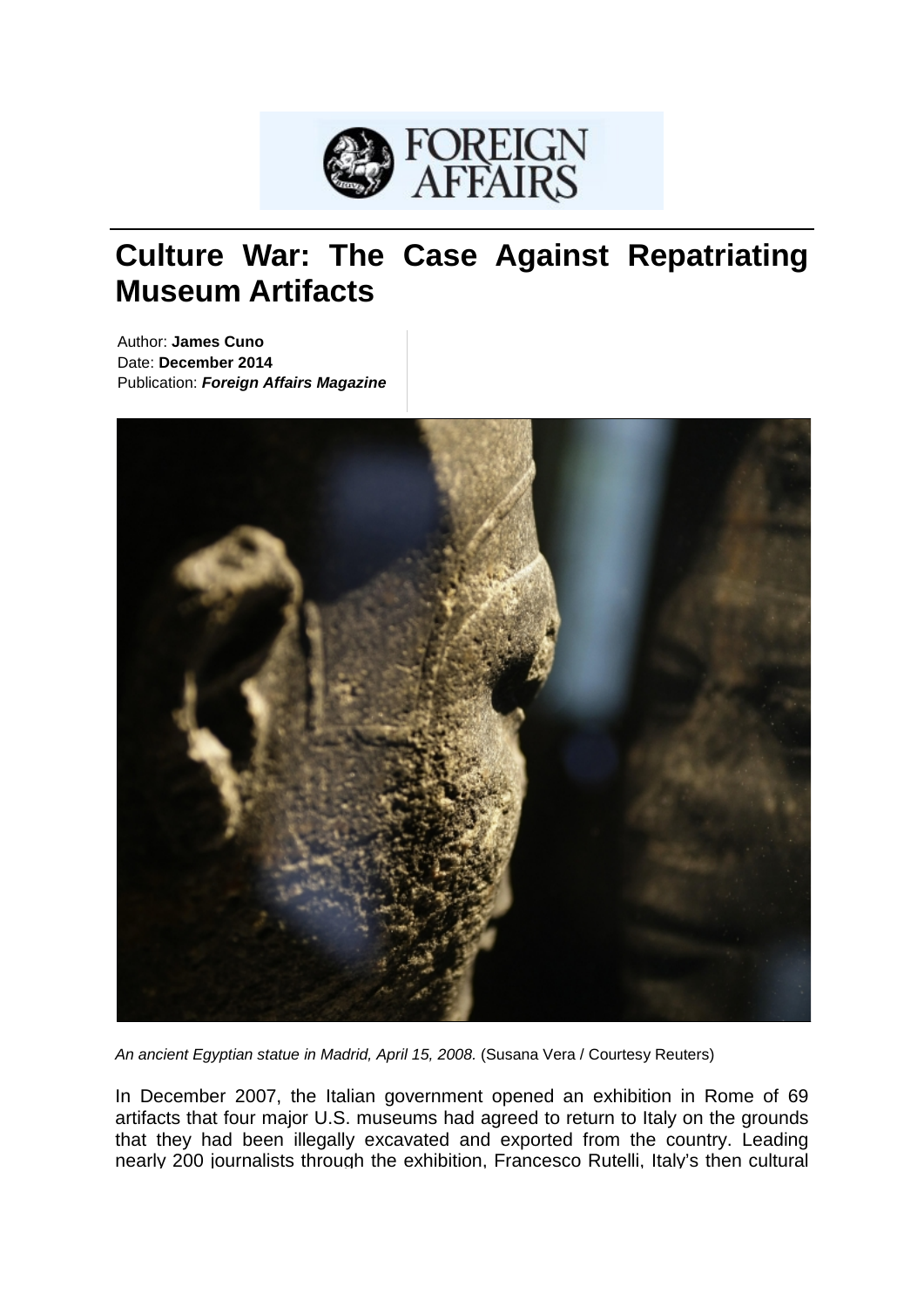minister, proclaimed, "The odyssey of these objects, which started with their brutal removal from the bowels of the earth, didn't end on the shelf of some American museum. With nostalgia, they have returned. These beautiful pieces have reconquered their souls." Rutelli was not just anthropomorphizing ancient artifacts by giving them souls. By insisting that they were the property of Italy and important to its national identity, he was also giving them citizenship.

Rutelli has hardly been the only government official to insist that artifacts belong to the places from which they originally came. In 2011, the German government agreed to return to Turkey a 3,000-year-old sphinx that German archaeologists had excavated from central Anatolia in the early twentieth century. Afterward, the Turkish minister of culture, Ertugrul Gunay, declared that "each and every antiquity in any part of the world should eventually go back to its homeland."

Such claims on the national identity of antiquities are at the root of many states' cultural property laws, which in the last few decades have been used by governments to reclaim objects from museums and other collections abroad. Despite UNESCO's declaration that "no culture is a hermetically sealed entity," governments are increasingly making claims of ownership of cultural property on the basis of self-proclaimed and fixed state-based identities. Many use ancient cultural objects to affirm continuity with a glorious and powerful past as a way of burnishing their modern political image -- Egypt with the Pharaonic era, Iran with ancient Persia, Italy with the Roman Empire. These arguments amount to protectionist claims on culture. Rather than acknowledge that culture is in a state of constant flux, modern governments present it as standing still, in order to use cultural objects to promote their own states' national identities.

In the battle over cultural heritage, repatriation claims based strictly on national origin are more than just denials of cultural exchange: they are also arguments against the promise of encyclopedic museums -- a category that includes the Metropolitan Museum of Art, in New York; the British Museum, in London; and the Louvre, in Paris. By presenting the artifacts of one time and one culture next to those of other times and cultures, encyclopedic museums encourage curiosity about the world and its many peoples. They also promote a cosmopolitan worldview, as opposed to a nationalist concept of cultural identity. In an era of globalization that is nonetheless marked by resurgent nationalism and sectarianism, antiquities and their history should not be used to stoke such narrow identities. Instead, they should express the guiding principles of the world's great museums: pluralism, diversity, and the idea that culture shouldn't stop at borders -- and nor, for that matter, should the cosmopolitan ideals represented by encyclopedic museums. Rather than acquiesce to frivolous, if stubborn, calls for repatriation, often accompanied by threats of cultural embargoes, encyclopedic museums should encourage the development of mutually beneficial relationships with museums everywhere in the world that share their cosmopolitan vision. Cultural property should be recognized for what it is: the legacy of humankind and not of the modern nation-state, subject to the political agenda of its current ruling elite.

Museums encourage curiosity and promote a cosmopolitan worldview.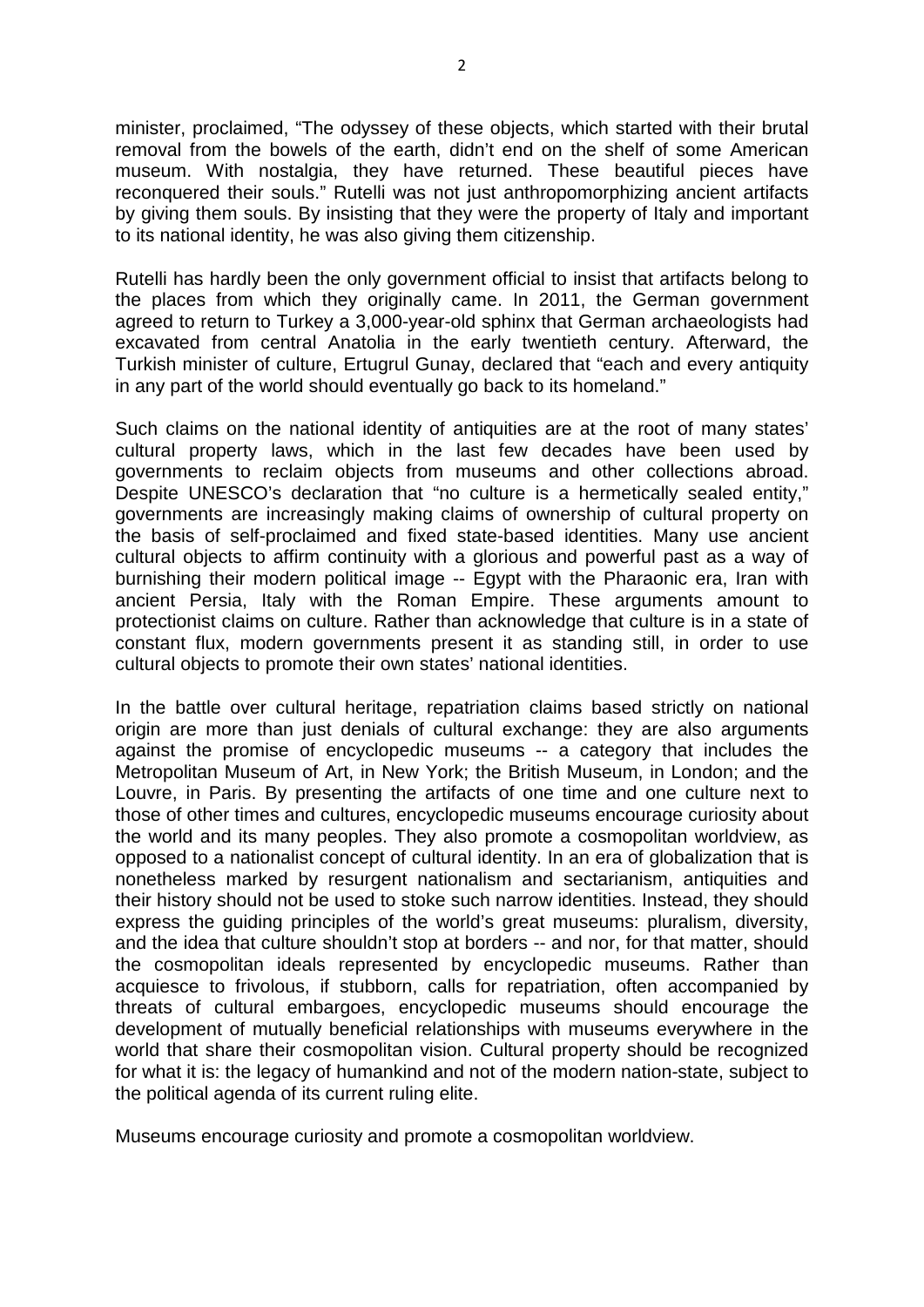#### **LESSONS FROM THE LOUVRE**

I first visited an encyclopedic museum more than 40 years ago. Walking through the Louvre as a young, traveling student, drawn to different things that caught my eye, I came across an alabaster bust of a praying figure from the ancient Near East. It was an armless torso with a head, a long, flowing beard, and one eye inlaid with shell and another just an empty hole. An inscription carved into the statue revealed that it was dedicated to a goddess on behalf of a Mesopotamian king by his vassal Eshpum more than 4,000 years ago.

The small figure was wholly foreign to me, yet I was captivated. I imagined that I was looking at the statue as its original owner must have done -- and then, not just its original owner but everyone since who had seen, admired, and protected it until it came into the museum where it has been preserved for centuries for all to see. I sensed that I was but one person in a long line of admirers attracted to the figure's magic, all the way back to Eshpum.

This is the power and promise of encyclopedic museums. By preserving and presenting examples of the world's cultures, they offer their visitors the world in all its rich diversity. And in doing so, they protect and advance the idea of openness and integration in a changing world. Over the last three decades, more people have moved across or within national borders than at any point in human history, straining the very contiguity and definition of nation-states, which are now less politically defined and territorially circumscribed than ever before. But all too often, as a result, governments seek fixed national cultures to shore up their hold on their states' identities. They focus on what the anthropologist Arjun Appadurai (citing Sigmund Freud's "narcissism of small differences") called "new incentives for cultural purification as more nations lose the illusion of a national economic sovereignty or well being." This kind of promotion of cultural purity, borne of uncertainty, can produce dangerous, often violent xenophobia.

Appadurai was expanding on the ideas of the literary critic and theorist Edward Said, who also examined the formation of national cultural identities. In an essay published in 2000, Said concluded that "the notion of an exclusionary civilization . . . is an impossible one." Instead, he insisted that the more important question is whether "we want to work for civilizations that are separate or whether we should be taking the more integrative, but perhaps more difficult, path, which is to try to see them as making one vast whole whose exact contours are impossible for one person to grasp, but whose certain existence we can intuit and feel." This principle is exactly what encyclopedic museums encourage: understanding the intertwined nature of different cultures that are more similar than they are different, the result of centuries of contact through trade, pilgrimage, and conquest.

Yet this history allows critics to see encyclopedic museums as imperial instruments and contemporary agents of historical imbalances of power by which stronger nations continue to enrich themselves at the expense of weaker ones. But such a view fails to account for the complexity of empire. "Partly because of empire," Said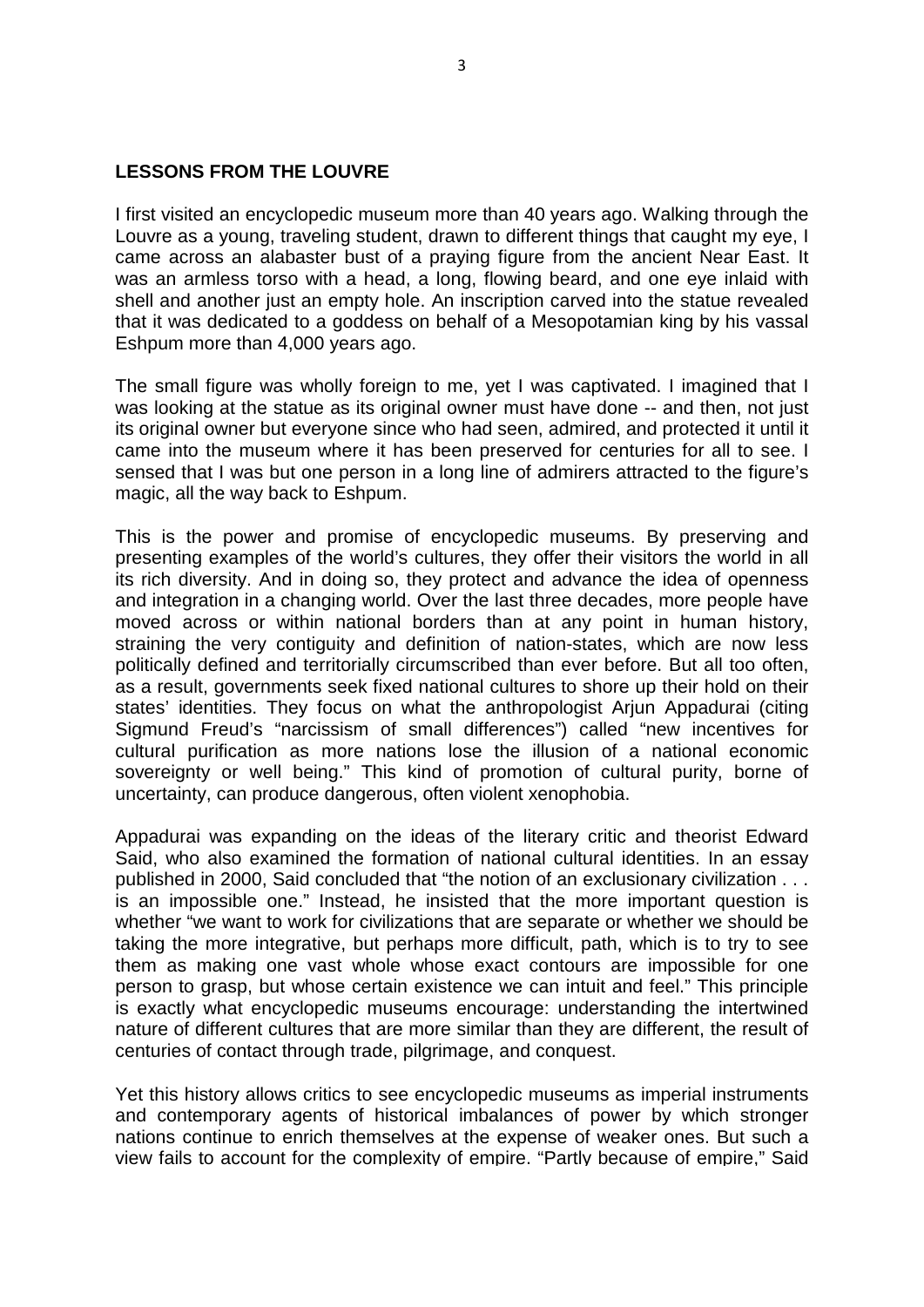wrote, "all cultures are involved in one another; none is single and pure, all are hybrid, heterogeneous, extraordinarily differentiated, and unmonolithic." That applies not just to European imperialism; it goes as far back as the Mongol and Mughal empires and the empires of ancient Greece and Egypt. If one goes looking for evidence of empire in the collections of encyclopedic museums, one could find it everywhere. Empire is a fact of history, and history is on display in encyclopedic collections.

### **RETURN TO SENDER?**

If the small alabaster sculpture I first encountered in the Louvre years ago were discovered today, it would almost certainly be claimed by Iran as national property. A French archaeological delegation excavated it in Susa, the modern Iranian city of Shush, at the turn of the twentieth century. At that time, in an arrangement with the Persian government, the French team had rights to all the objects it excavated, provided that it compensated the government for any gold or silver. The country's 1930 Conservation of Antiquities Act changed those terms: if the state discovered excavated objects directly, it could appropriate them all; if foreign excavators discovered them, the state could choose up to ten objects of value and divide the rest equally with the foreign excavating team.

In 1972, new legislation outlawed such divisions and gave the Iranian Center for Archaeological Research authority over all excavations in the country. In 1985, the government established the Iranian Cultural Heritage Organization and charged it with surveving, registering, and conserving all archaeological sites and artifacts in the country. In 1998, the government went even further, passing a law that gave the organization the authority to take "necessary measures to identify and restitute Iran's cultural properties, at national and international levels."

Egypt, Italy, Turkey, and many other states made similar legal arrangements with archaeologists a century or more ago -- instituting the practice of partage, or the sharing of finds -- and then experienced similar evolutions in their cultural property laws. These modern laws have often asserted living relationships between modern nation-states and the ancient civilizations that long preceded them. In 1971, for example, Mohammad Reza Pahlavi, Iran's last shah, held an opulent celebration in the ancient city of Persepolis to commemorate the anniversary of the founding, 2,500 years earlier, of the Persian monarchy by Cyrus the Great, explicitly identifying his own decadent reign with the glories of that ancient empire.

Countries that claim historical objects are not protecting their cultural heritages.

More than half of the 192 member nations of the un have laws that either grant the state ownership of ancient objects found within their borders or restrict their export without state approval. Most of these laws were passed after 1970, the year UNESCO adopted a convention against the illicit trade of archaeological artifacts. Two of the most contentious ongoing repatriation claims involve objects removed from Greece and Egypt, respectively, long before 1970: the Parthenon Marbles (also known as the Elgin Marbles), a collection of Greek sculptures and architectural pieces that a British ambassador acquired and shipped to London between 1801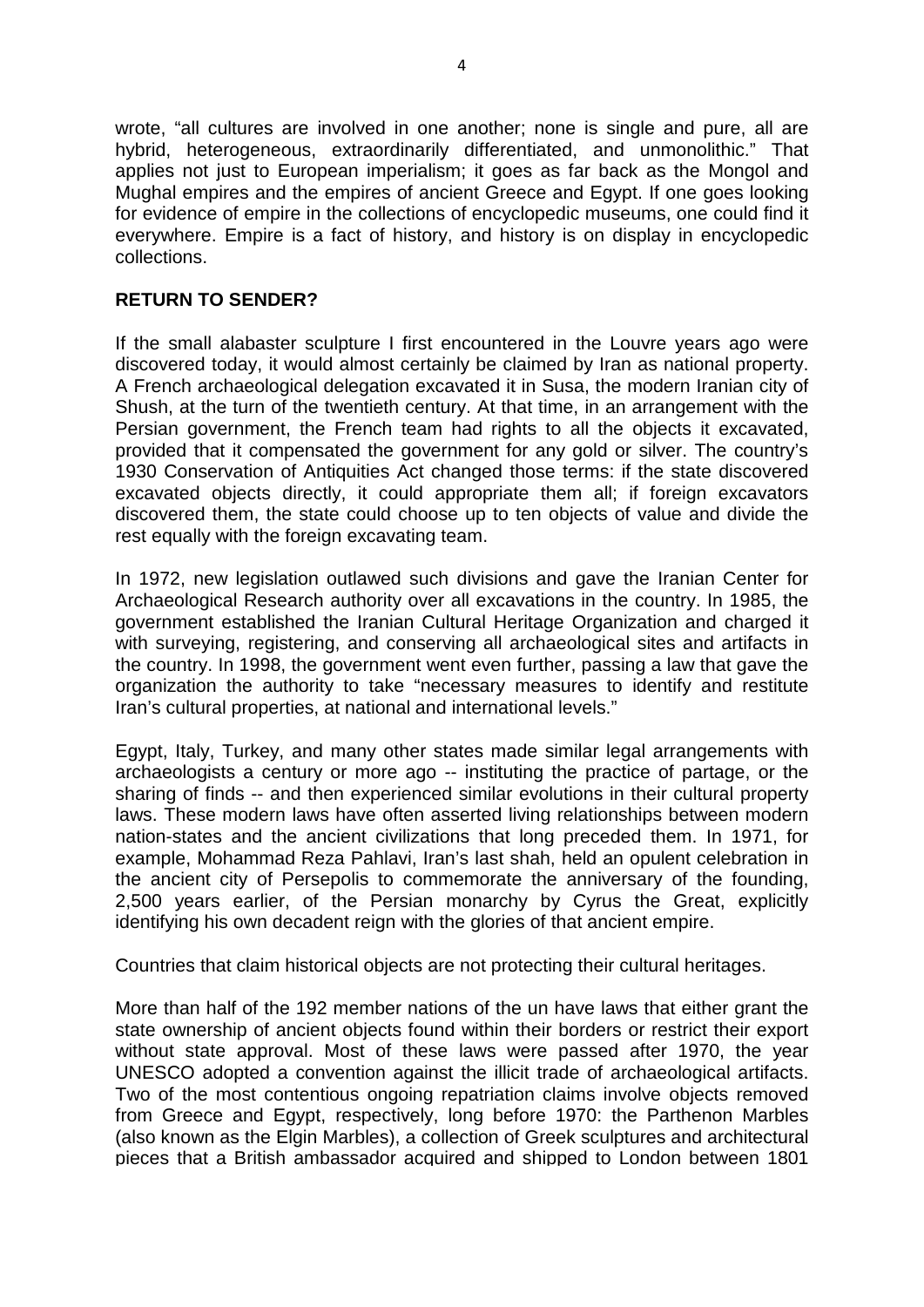and 1812 and that now reside in the British Museum, and the bust of Nefertiti, which was brought to Berlin after it was discovered by German archaeologists in 1912 and is now held by Berlin's Neues Museum.

The marbles were removed from the Parthenon and other buildings in Athens' Acropolis complex with the permission of the reigning Ottoman authorities and have been on display in the British Museum since 1817. Greece didn't pass a law governing antiquities and ancient objects until 1834. When it achieved its independence from the Ottomans, in 1829, Greece made the Acropolis its national symbol, then removed all non-Athenian additions to the citadel's buildings, including remnants of a Byzantine church, an Orthodox and Roman Catholic cathedral, and a mosque. (The German architect in charge of the project pledged that "all the remains of barbarity will be removed.") Still, the Greek government has persistently claimed that the marbles' return would "restore the unity" of the Parthenon.

The bust of Nefertiti has been in Berlin since 1913, when Egypt, although nominally a province of the Ottoman Empire, was effectively ruled by the British. Egyptian governments have petitioned Germany for the bust's return since the 1920s. Germany has always refused, claiming that the bust was legally removed as part of a division of finds between the German excavating team and Egyptian officials. In December 2009, the director of Berlin's Egyptian Museum (the collection of which is part of the Neues Museum) presented historical documents, including a protocol signed by the German excavator and the Egyptian Antiquities Service, authorizing the bust's removal. Egyptian authorities alleged that the excavator misrepresented the bust's importance in the protocol to deceive the Egyptian authorities and get it out of Egypt -- a charge the German government and museum authorities have consistently denied.

In these and other disputes, the UNESCO convention of 1970 has encouraged countries' calls for repatriation. But the convention does not override national cultural heritage regulations that predate 1970, nor is it itself a law. It is a binding agreement among its 115 signatory countries to regulate the trade in antiquities and prevent their looting and illicit trade. Adherence to the terms of the convention was lax in its early years, as museums and individual collectors acquired antiquities without careful consideration of their proper legal status or provenance.

A major shift occurred in 2008, when the Association of Art Museum Directors decided to bring its acquisition policies in line with the UNESCO charter. Nearly 200 directors of leading museums in the United States, Canada, and Mexico agreed that museums "should not normally acquire archaeological materials and ancient art without provenance demonstrating that the object was out of its country of modern discovery prior to or legally exported therefrom after November 17, 1970."

The decision was largely a response to scandals involving stolen antiquities, which provide a powerful argument for repatriation. In the late 1990s, Swiss and Italian police raided the Geneva warehouse of Giacomo Medici, an Italian art dealer, and found photographs and documents revealing his extensive involvement in the illegal sale of antiquities. A number of U.S. museums that had acquired objects through Medici were implicated. In fact, it was the Medici scandal that eventually led the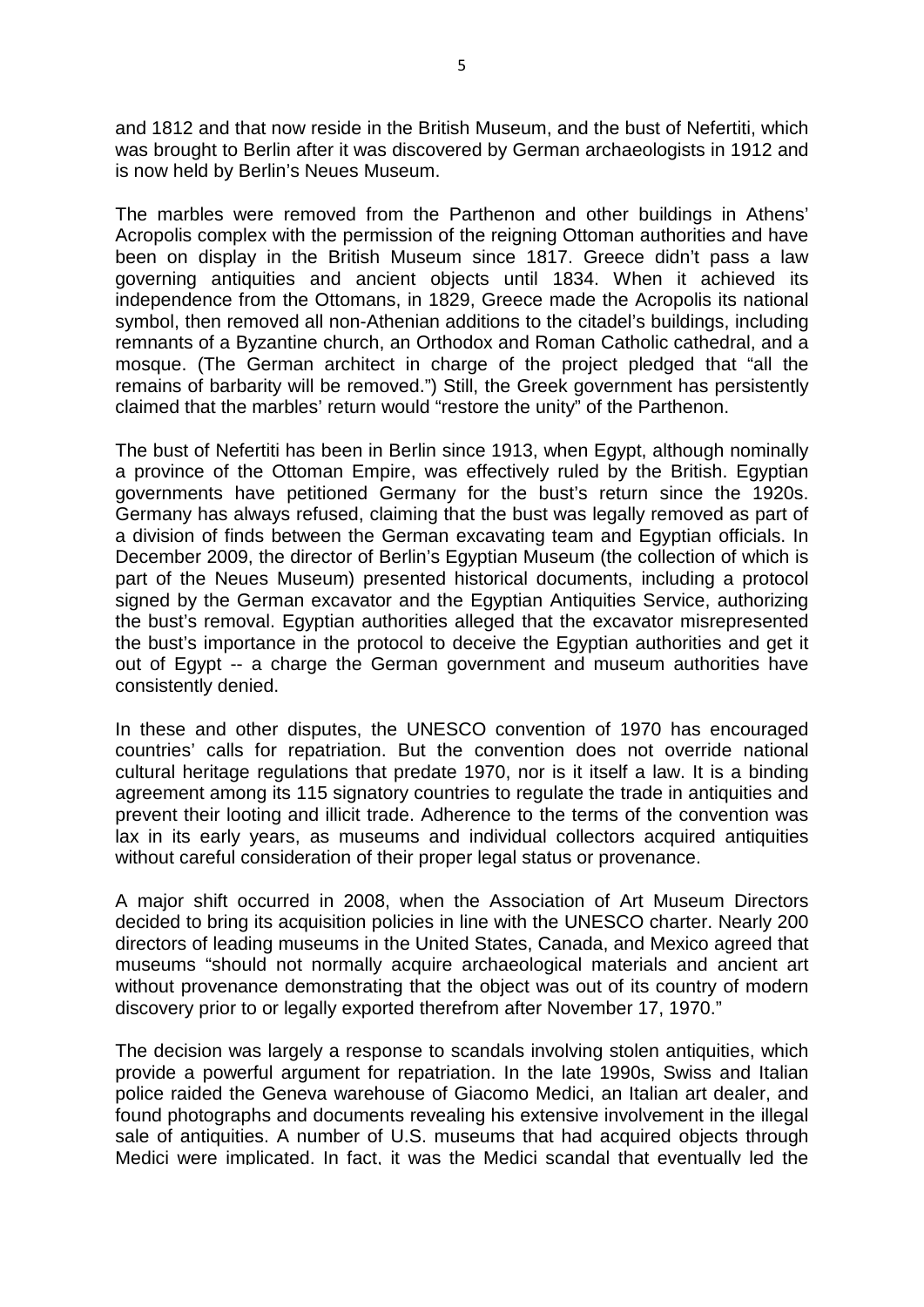Metropolitan Museum of Art, the Museum of Fine Arts in Boston, the J. Paul Getty Museum in Los Angeles, and the Princeton University Art Museum to send those 69 objects back to Rome in 2007.

## **CLAIM GAME**

Although the UNESCO convention has helped crack down on the illegal trade in antiquities and led to the rightful repatriation of illicitly acquired art, it has also inspired many governments to make combative and sometimes dubious claims for restitution. As Zahi Hawass, Egypt's then long-serving antiquities minister, said in 2010, "We will make life miserable for museums that refuse to repatriate."

And states are not alone in these efforts. UNESCO, despite what is says about cultural fluidity, has joined with nation-states to assist in the repatriation of cultural objects on the grounds that they represent countries' exclusive national heritages. Its repatriation and restitution committee has a broad mandate to facilitate bilateral negotiations for the return of "any cultural property" that a state deems to have "fundamental significance from the point of view of the spiritual values and cultural heritage of [its] people." Claims can apply to any object that was taken out of a country through "colonial or foreign occupation or as a result of illicit appropriation." The International Council of Museums, a nongovernmental organization with formal relations with UNESCO and the UN's Economic and Social Council, has a similarly all-embracing directive. The council instructs any museum with an object in its collection that is subject to a repatriation claim to "take prompt and responsible steps to cooperate in its return."

But individual countries alone determine when something is part of their cultural heritage: there is no international institution with the authority to make that determination. A national government or state-backed entity can even declare a preceding state's or regime's self-proclaimed national cultural property idolatrous and destroy it, and there is nothing any other country or any international agency can do to stop it. In 2001, UNESCO tried in vain to prevent the Taliban from demolishing the Bamiyan Buddhas, two monumental sixth-century statues carved into a cliff in central Afghanistan. Not even a meeting between UN Secretary-General Kofi Annan and representatives of the Taliban leader could spare the statues.

Since that notorious attack, threats to the world's cultural heritage have only become more common. UNESCO lists sites where what it calls "emergency actions" to protect cultural heritage are needed; the list currently includes places in Egypt, Haiti, Iraq, Libya, Mali, and Syria where cultural property is threatened by either armed conflict or, in the case of Haiti, natural disaster. These actions, led by UNESCO, assess and document the extent and severity of the damage to, for example, the Roman-era ruins of the ancient desert city of Palmyra, in Syria, and Aleppo's Old City, both designated as UNESCO World Heritage sites and both damaged in 2012 in fighting between the Syrian army and rebels in the ongoing Syrian civil war, and Egypt's Museum of Islamic Art, in Cairo, which was damaged in a bombing claimed by Islamist militants in January.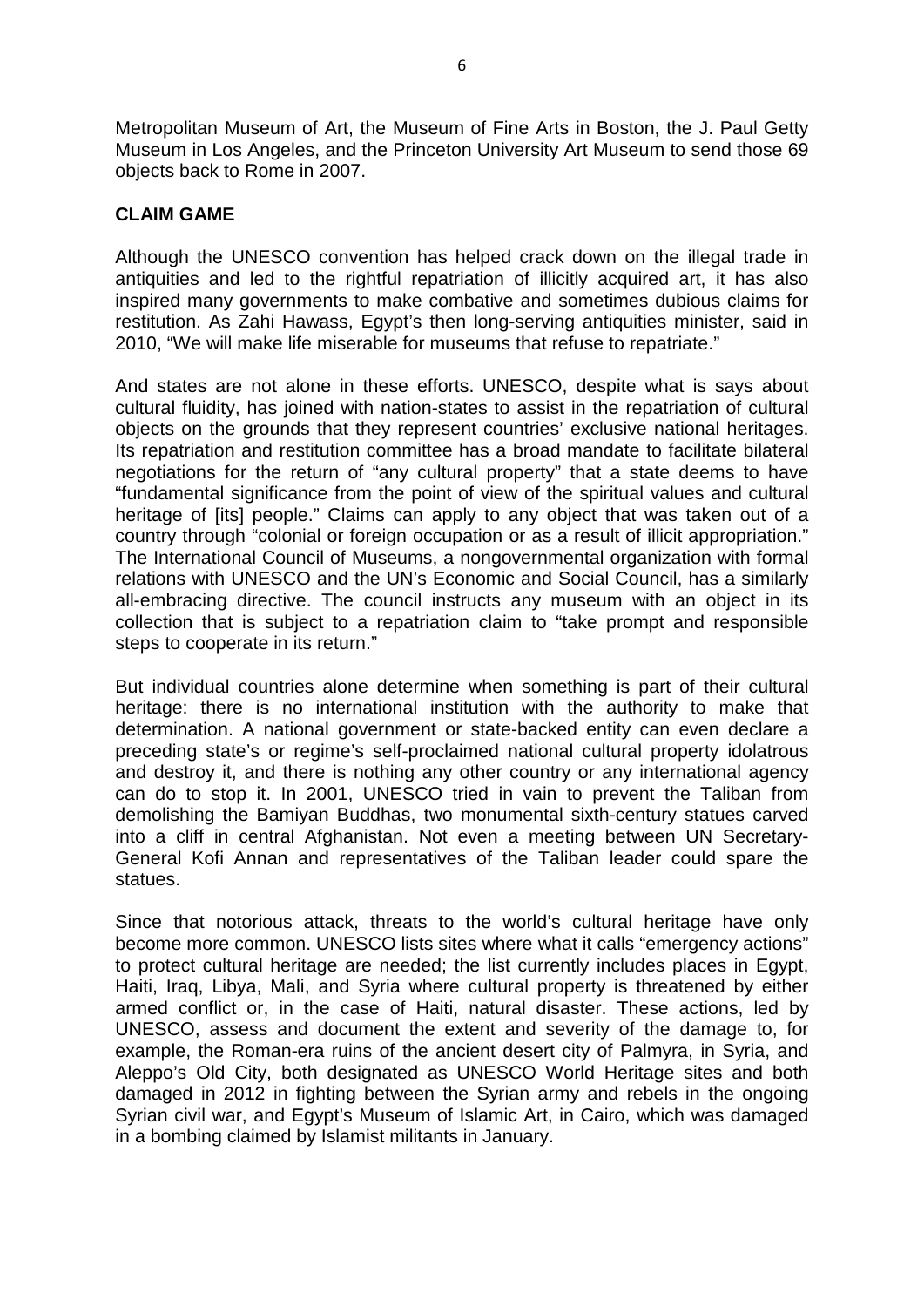#### **SPREAD THE WEALTH**

Contrary to their stated intent, countries that make political claims on historical objects are not helping protect their cultural heritages. Since the rise in cultural property laws, many such objects have become concentrated in a few places. Insurance companies know this is a bad idea. Political instability and natural disasters can threaten cultural property anywhere -- whether it's the more than 4,000 medieval manuscripts destroyed by Islamist militants in Mali in 2013 or the galleries and art collections in New York City damaged by flooding during Hurricane Sandy in 2012. Allowing the world's museums to share cultural property through loans or acquisitions would reduce some of these risks.

Governments and international agencies that value the protection of cultural property and the principle of cultural diversity should speak out in favor of a robust program of exchange among museums around the world. They should also discourage frivolous restitution claims from individual governments and promote the responsible sharing of collections from encyclopedic museums with museums in places that themselves have no encyclopedic museums. Given the political sensitivities of many governments, this is most likely to happen through loans of cultural objects rather than through their acquisition.

Unfortunately, not every museum sees the value in lending. There are risks with it, to be sure: the possibility of damage during transportation or from changes in environmental conditions, not to mention political instability. But over the long term, these risks can be mitigated through measures to increase the ability of smaller museums to properly care for objects of great value.

For encyclopedic museums to fulfill their promise of cultural exchange, they should be established everywhere in the world where they do not now exist. And existing encyclopedic museums should aid in their development. Already, there are laudable examples of how great museums in wealthy countries can foster a more comprehensive kind of cosmopolitanism. The British Museum established a program in 2008 to promote partnerships with institutions in Africa, Asia, and the Middle East. In addition to loaning collections and exhibitions from British museums, it focused on training: in conservation, curating, and archiving. In all, some 29 countries were involved. The program was supported by the British government's Department for Culture, Media, and Sport. But after three years, the British government cut the program's funding. The partnerships continue on a smaller scale supported by grant funding, including from the Getty Foundation.

This process of exchange and cooperation should build trust among museums and national authorities. It will be a long, slow process, but if successful, it would lay the foundation for a greater understanding of the values represented by the encyclopedic museum: openness, tolerance, and inquiry about the world, along with the recognition that culture exists independent of nationalism. These ideas can flourish everywhere, not only in the United States and Europe but wherever there is a spirit of inquiry about the world's rich and diverse history -- and venerable or new museums to foster that interest -- from Marrakech to Nairobi, Abu Dhabi to Mumbai, Shanghai to Mexico City. Examples of how such collaboration has worked include